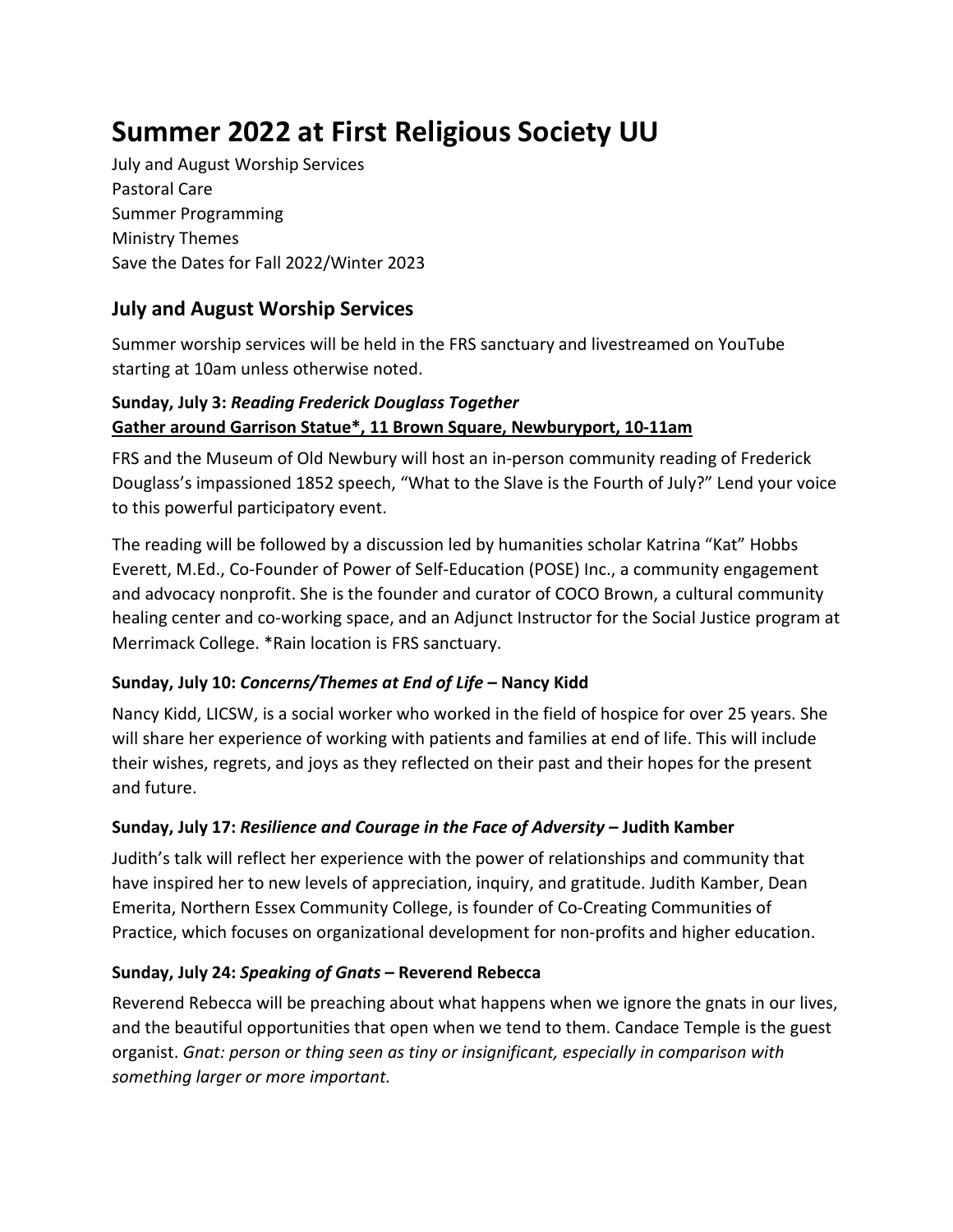## **Sunday, July 31:** *Cross Your Heart Kirtan Kriya: An approach to stress management, improving memory, and responding to Alzheimer's* **– Reverend Rebecca and Sally Cote**

Join Reverend Rebecca and guest Sally Cote for this unique worship service and special opportunity. They will introduce you to a healing meditation using a practice of internal chanting, hand mudras, and the gong. Sally Cote is a longtime resident of Newburyport and a successful real estate agent. Her passion is yoga, meditation, and sound healing. She is a kundalini yoga and meditation teacher and a gong practitioner, currently teaching classes at Roots to Wings in Newbury, MA. "The yoga connects me to my true self," she says.

## **Sunday, August 7:** *Unitarian Universalism and Judaism: Similarities and Overlap of Beliefs and Philosophies* **– Reverend Anna Smulowitz Schutz**

Reverend Anna Smulowitz Schutz came to Newburyport in 1979 with the vision of creating a community children's theater. Today, Theater in the Open and Firehouse Center for the Arts continue to fulfill that mission. Anna continues to teach acting and direct dramas as well as musical theater in greater Newburyport. Her award-winning play "Terezin, Children of the Holocaust" is in its 51st year of continued touring in schools, synagogues, and churches both in the U.S. and abroad. Anna recently received an honorary doctorate in the humanities for her life's work through her play which addresses issues of social justice. In 2002, Anna returned to school and studied to be an Interfaith Minister. Trained at Beverly and Salem Hospitals, she was ordained in 2005 and began her work as a clinical chaplain in Brooksby Village, Peabody.

#### **Sunday, August 14:** *Patience and Time* **– Holly Cashman**

Holly Cashman is a professor of Spanish Linguistics and Women's and Gender Studies. She is also an amateur writer, brewer, and baker. She will be sharing reflections about time as it relates to these three hobbies, her work, and her lifelong struggles with procrastination.

## **Sunday, August 21:** *Dreams: Befriend the Gifts of Time* **– Reverend Rebecca Outdoor service, Atkinson Common, 388 High St, Newburyport and livestreamed on YouTube**

Join Reverend Rebecca for an outdoor summer service in person at Atkinson Common and livestreamed on YouTube. She will be looking at the relationship between time and our dreams. This often complicated and too often overly simplified interplay can become our friend, if we allow it.

## **August 28:** *Forging a Path of Meaning: How Story Impacts Our Life* **– Reverend Rebecca Service at 11am, Hampton Falls UU, 143 Exeter Rd, Hampton Falls, NH and livestreamed on YouTube**

The rhythm and pattern of Story is ancient and lives inside us all. Our lives are a great Story unfolding within and between us. Our stories carry the messages of our ancestors, our past and our pain. Story also sheds light on our dreams, passions, and hidden interest. Above all, Story is how we make meaning in a sometimes overwhelmingly difficult world and assuredly beautiful world. Reverend Rebecca shares her lessons with story as a guiding principle in her life.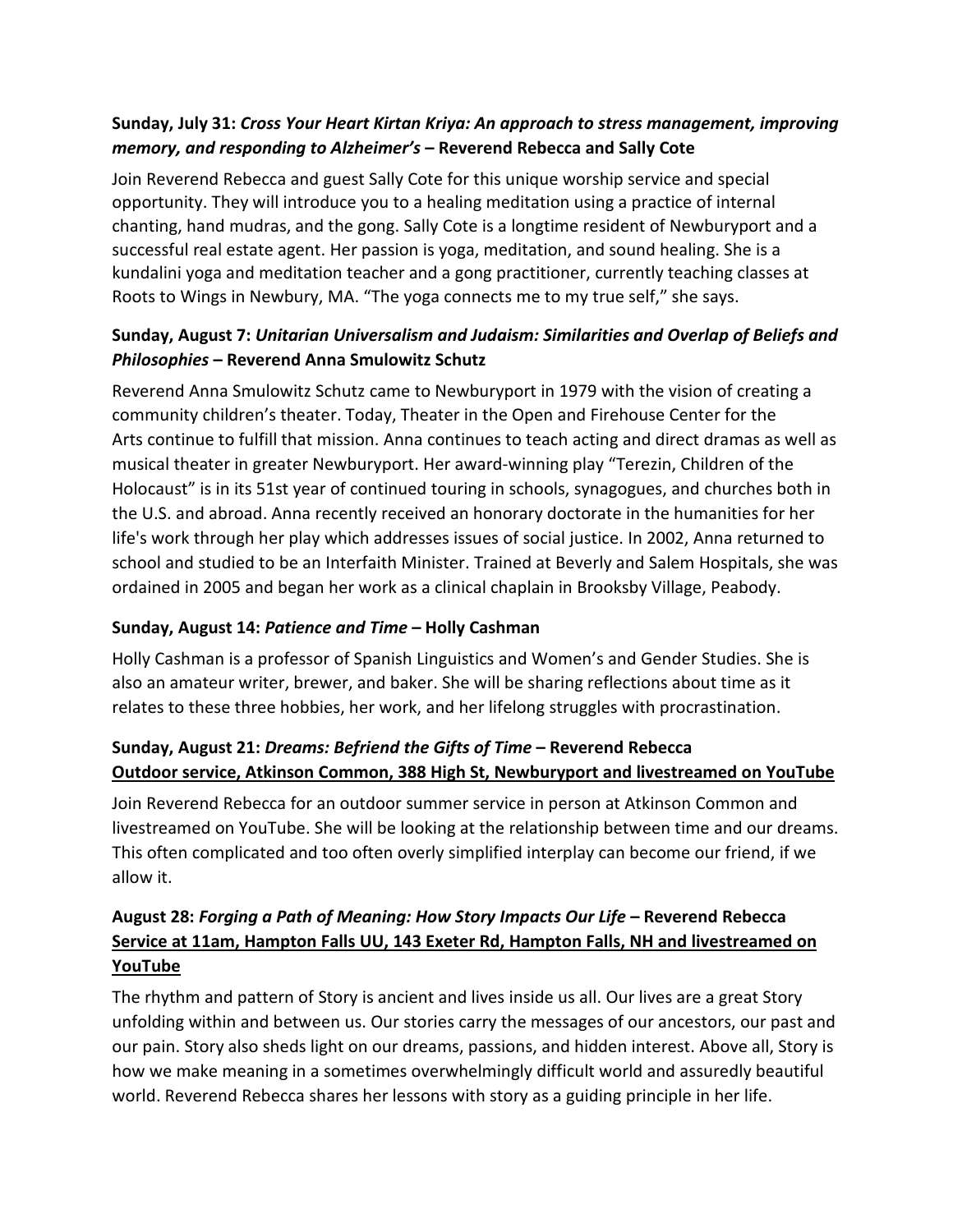## **Pastoral Care for July and August**

Rev. Rebecca will be away on vacation or study leave the following weeks, including serving as the UU Minister of the week at Chautauqua in mid-August.

Please contact the Pastoral Care Associate or minister connected to each week for any pastoral concerns.

## **Vacation: June 27 – July 4**

Pastoral Care Associate: Tom Himmel, [thimmel43@mac.com,](mailto:thimmel43@mac.com) cell: 781-883-4412 Minister on Call: Rev. Helen Murgida, [murgida@comcast.net,](mailto:murgida@comcast.net) cell: 978-500-3196

### **Vacation: July 9 – July 15**

Pastoral Care Associate: Nancy Kidd, [nankdd@gmail.com,](mailto:nankdd@gmail.com) cell: 978-376-8687 Minister on call: Rev. Rebecca, 860-882-9410 (please text or call only as she will not be on email)

### **Vacation: July 16 – July 20**

Pastoral Care Associate: Nancy Kidd, [nankdd@gmail.com,](mailto:nankdd@gmail.com) cell: 978-376-8687 Minister on call: Rev. Jane Tuohy, [jt@cambridgehill.com,](mailto:jt@cambridgehill.com) cell: 617-359-0079

#### **Study Leave: August 5 – August 12**

Minister on call: Rev. Helen Murgida, [murgida@comcast.net,](mailto:murgida@comcast.net) cell: 978-500-3196

## **UU Minister at Chautauqua: August 13 – August 20**

Pastoral Care Associate: Bettina Turner, [bettinatu4@comcast.net,](mailto:bettinatu4@comcast.net) 978-518-7618 Minister on Call: Rev. Stan Barrett, [stan.barrett1@verizon.net,](mailto:stan.barrett1@verizon.net) cell: 978-407-0222

Reverend Rebecca will working her normal church schedule, including preaching for all other weeks, during the summer.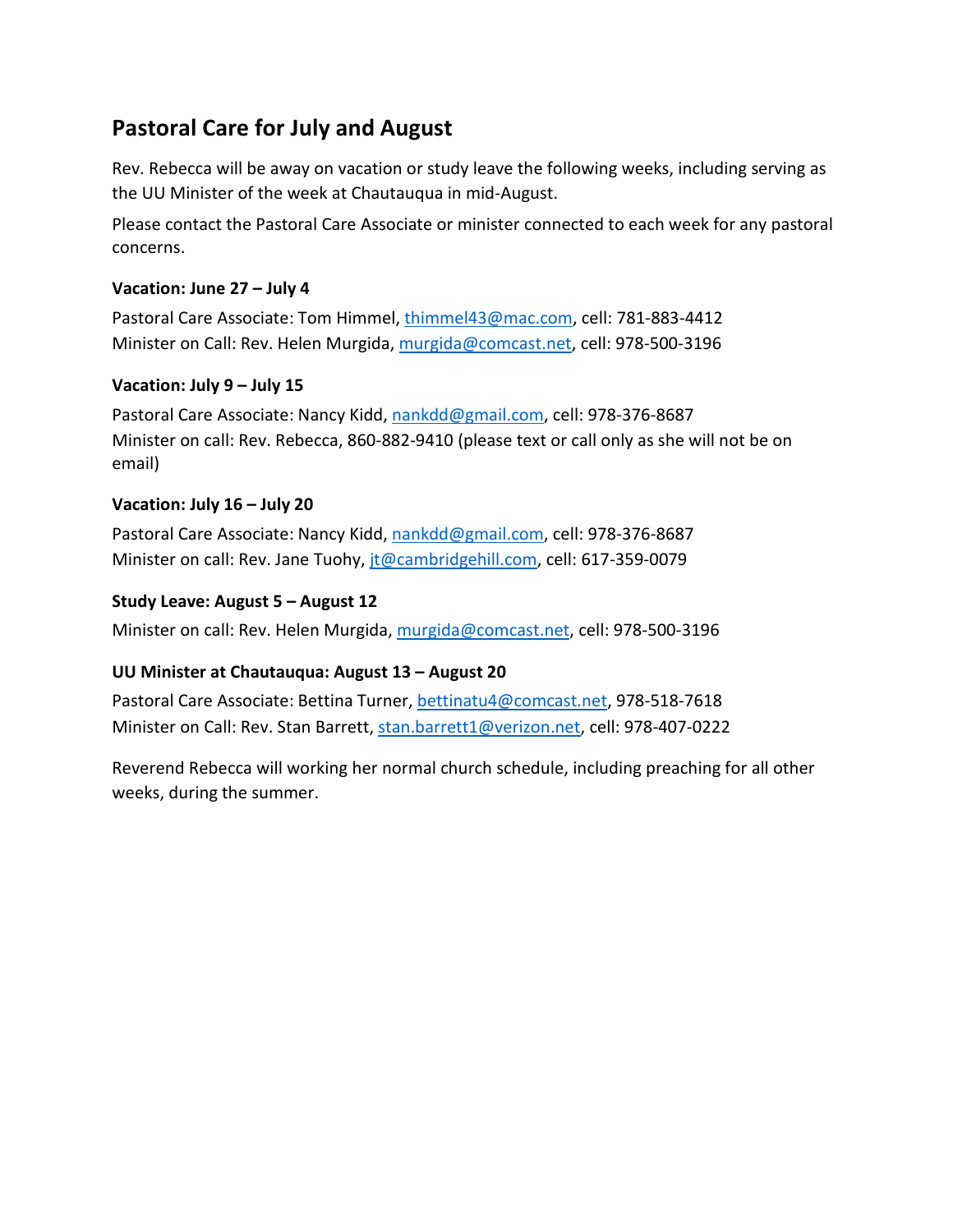## **Ministry Themes for 2022-2023**

#### **Annual Theme**

Peace

#### **September**

Making Room

#### **October**

Inner Peace

#### **November**

Justice

#### **December**

Earth

#### **January**

Change

## **February**

Grief

#### **March**

Discernment

#### **April**

Water

#### **May**

Spiritual Teachers

#### **June**

Offering

## **July**

### Happiness

#### **August**

Humor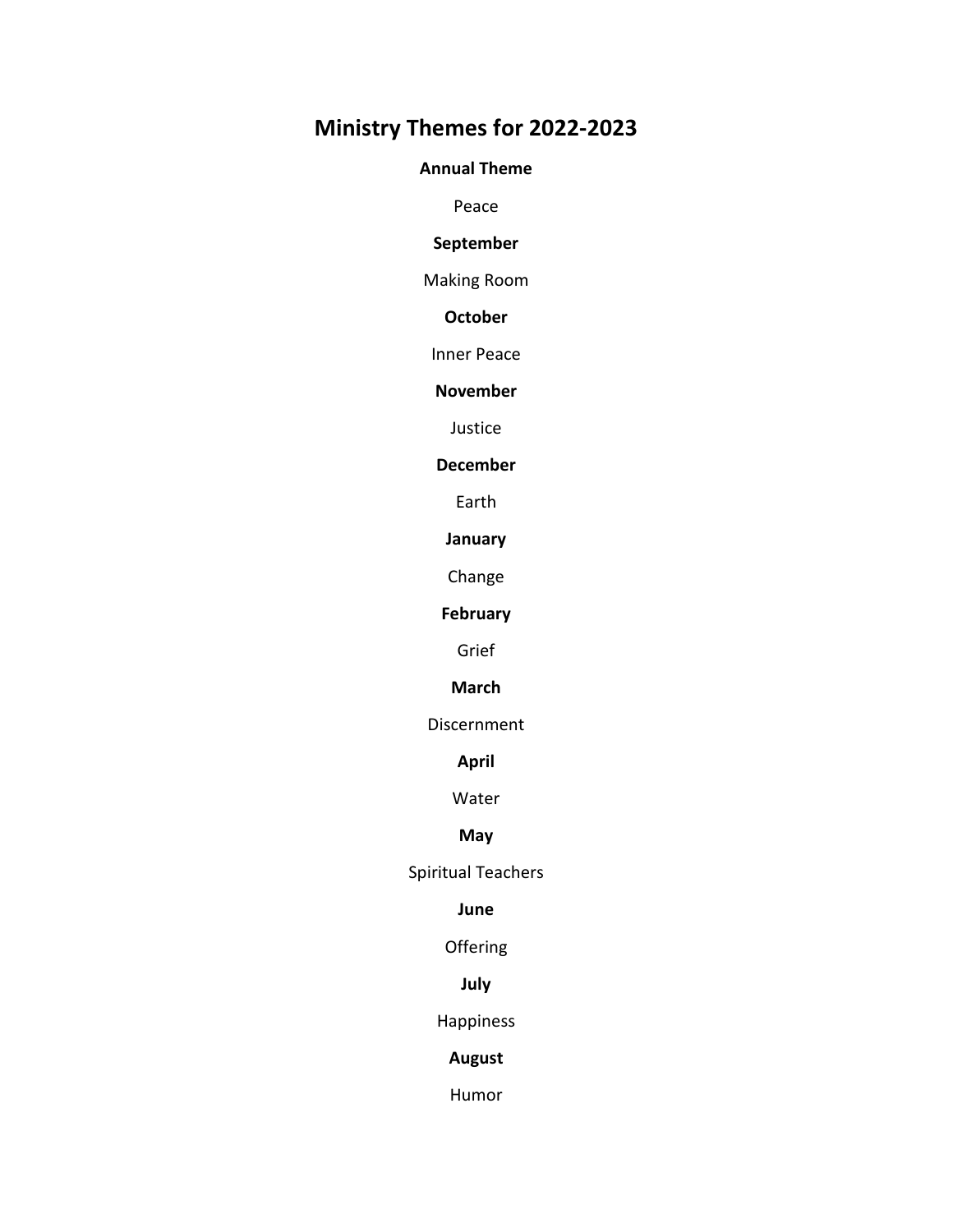## **Summer Programming**

## **Summer Wilson Music Series: A Series of Concerts in our Historic Sanctuary**

*A suggested donation of \$20 for adults and \$10 for seniors will be taken at the door. Children 18 and under can attend for free. All concerts begin at 4pm.*

**July 10** - Folk Music with the Last Optimist, featuring Susan Levine

**July 17** - Organ Recital with FRS Director of Church Music Justin Murphy-Mancini

**July 31** - The Del Sol String Quartet (rescheduled from January 22)

## **Monday Night Meditation**

## **Mondays, 6:30pm, Lower Meetinghouse (also accessible via Zoom)**

These weekly sessions are led by Joyce Haydock, Senior Dharma Teacher with the International Kwan Um School of Zen. She has been with the school since 1989. This FRSUU Monday group was established over ten years ago. Our sessions consist of two or three chants, two readings/teachings and 30 minutes of sitting meditation. Beginners are welcome. Contact Joyce at 978-363-5457 or email [joycehaydock@outlook.com](mailto:joycehaydock@outlook.com) to be added to our list and receive access information.

## **Short Story Group**

## **First and third Tuesdays (June 7 & 21, July 5 & 19, August 2 and 16, September 6 & 20), Noon-1pm, Lower Meetinghouse**

The short story group meets to discuss short stories it has read in advance. All are welcome! You do not need to be a literature "expert." The emphasis is on sharing what the given reading means to each of us and learning from each other. For more information contact Tom Himmel at [thimmel43@mac.com.](mailto:thimmel43@mac.com)

## **Wednesday Morning Guided Relaxation Wednesdays, 10am, on Zoom**

Join FRS member and LICSW Susan Cooper on Wednesdays at 10am for a brief period of midweek relaxation and renewal. Each 30-minute session will include a guided visualization and reflection on questions around where we hold stress and how we can release it. You'll also learn some relaxation techniques to use on your own. This is a drop-in program; come onetime or many.

Join Zoom Meeting: <https://us02web.zoom.us/j/87349458812?pwd=dXdIUVBJb0F1MnVjL0ZDakErVlRIdz09>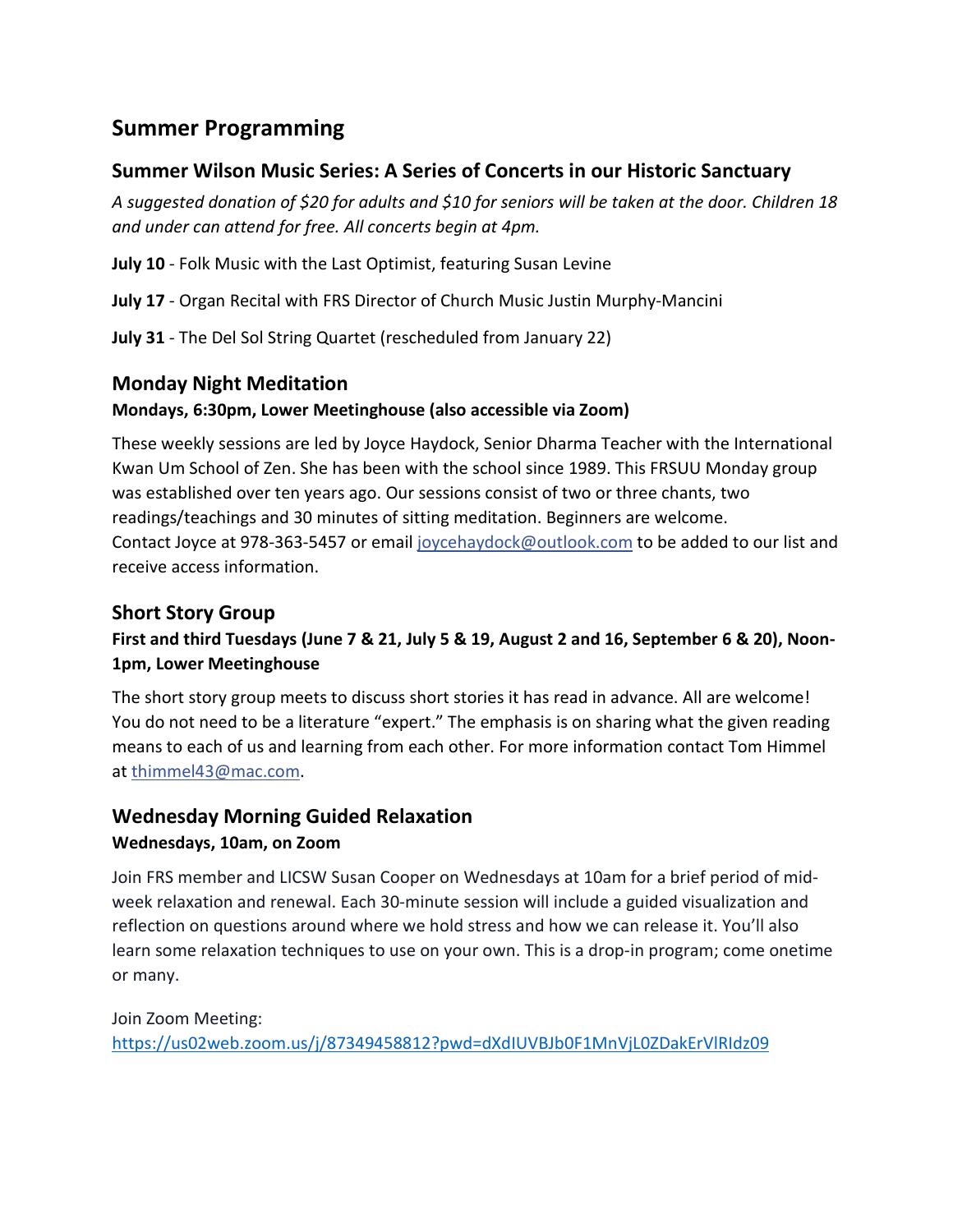## **Forest Walks and Meditation**

## **Thursdays (July 7 & 21 and August 4 & 18), 8am, Maudslay State Park**

Much research in recent years has brought to light the benefits of being in nature mindfully, using all the senses, giving rise to practices such as Forest Bathing (Shinrin-Yoku) in Japan and Scandinavia. Join us for four such walks, experiencing the forest in the warmth of summer. The walk will include a number of mindfulness practices and an invitation to share our experiences with others. Come to one or all. By registering, you are not necessarily committing to being there, but you will be on the email distribution to get details about meeting place, etc.

Register here:<https://bit.ly/SummerForestWalk>

## **Friday Book Group (Hybrid)**

## **Fridays, 10-11am, LMH Room A and on Zoom**

Friday Book Group is a welcoming and valuable FRSUU resource providing opportunity for both personal growth and relationship building. We turn to fiction and nonfiction to stretch our intellect, challenge our belief systems, and increase our compassion for differing perspectives. Books are chosen by a democratic process and are discussed over a period of weeks. Contact Tom Himmel for the Zoom link, or for more information, at **thimmel43@mac.com**.

## **Sunday Afternoon Spiritual Gatherings**

## **One Sunday afternoon per month at 3pm, dates TBD, Atkinson Common**

Join us for these gatherings to reflect, connect and support each other on our soul journeys. We start with a poem, questions to reflect on and end with a guided meditation. For more information and dates of gatherings, contact Susan Cooper at [susanc0805@gmail.com.](mailto:susanc0805@gmail.com)

## **Save these dates for Fall 2022/Winter 2023!**

#### **Saturday, November 5, 2022, 2pm, Guest Speaker and Pulitzer Prize winner Megan Marshall**

Megan Marshall will be coming to speak in our sanctuary about her writing, with the focus of the conversation on her first biography *The Peabody Sisters: Three Women Who Ignited American Romanticism*. In describing the story, Marshall writes, "Elizabeth, Mary, and Sophia Peabody were in many ways our American Brontës. The story of these remarkable sisters—and their central role in shaping the thinking of their day—has never before been fully told." These remarkable women were Unitarians, transcendentalists, and friends with Reverend Thomas Wentworth Higginson and other influential 19th Century Unitarians. It's a deep dive into our Unitarian history and an important read. The perfect thing to read this summer!